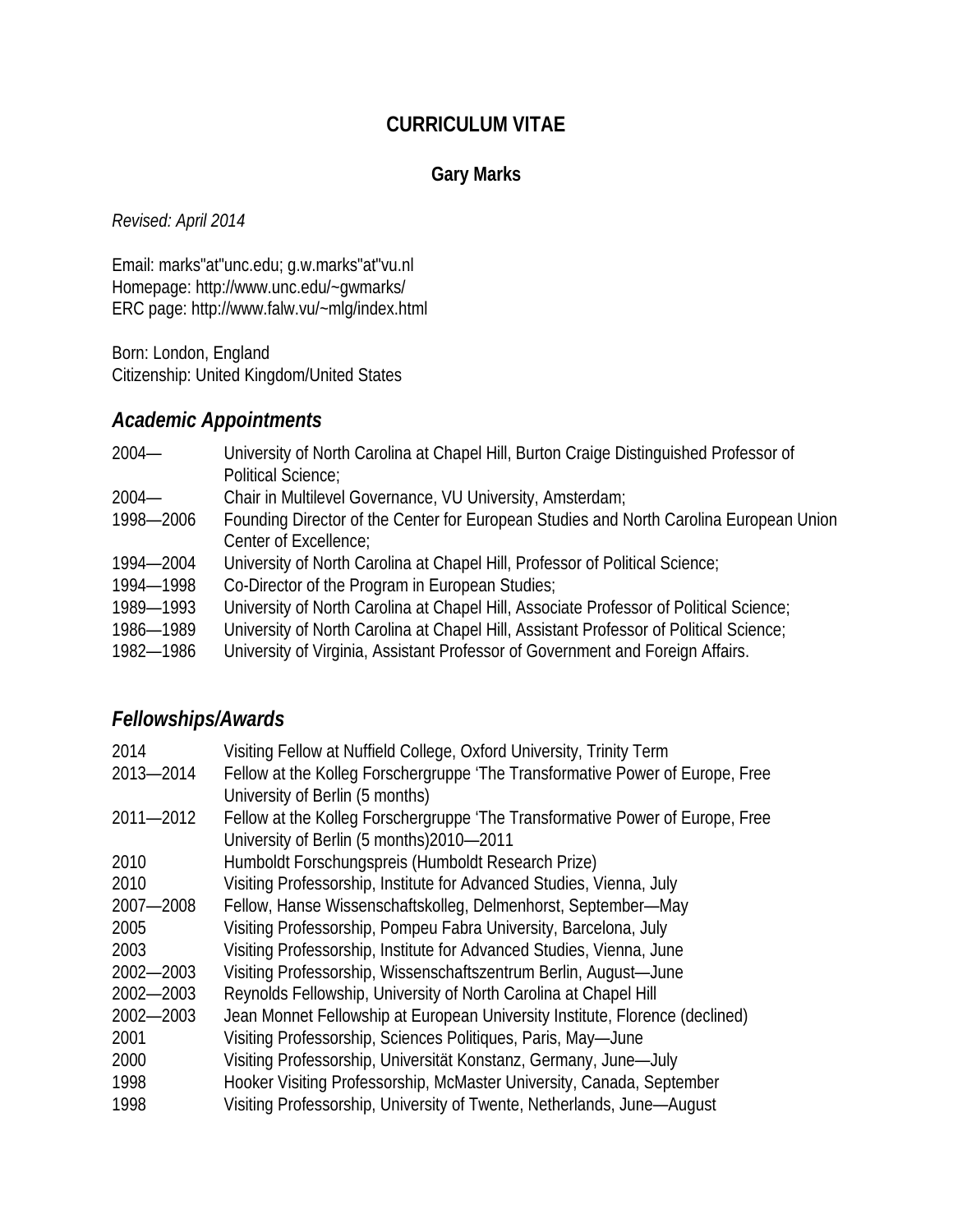| 1993-1996 | Louis D. Rubin Term Chair, University of North Carolina at Chapel Hill                         |  |  |  |
|-----------|------------------------------------------------------------------------------------------------|--|--|--|
| 1991-1992 | Fellow at the Center for Advanced Study in the Behavioral Sciences, Stanford, California       |  |  |  |
| 1989      | Fellow of the Institute of Arts and Humanities, University of North Carolina Chapel Hill, Fall |  |  |  |
|           | Semester                                                                                       |  |  |  |
| 1986-1987 | National Fellow, Hoover Institution, Stanford University                                       |  |  |  |
| 1986      | University of Virginia Sesquicentennial Associateship                                          |  |  |  |
| 1975-1979 | <b>Stanford University Graduate Fellowship</b>                                                 |  |  |  |
| 1977-1978 | Deutscher Akademischer Austauschdienst Fellowship                                              |  |  |  |
| 1975      | Goethe-Institut Language Scholarship                                                           |  |  |  |
| 1973-1974 | The University of Birmingham/University of California Exchange Scholarship                     |  |  |  |

# *Grants*

| 2013-2015 | "Causes and Consequences of Multilevel Governance." Hanse Wissenschaftskolleg,<br>Delmenhorst, €30,000.                                                                                                      |  |  |
|-----------|--------------------------------------------------------------------------------------------------------------------------------------------------------------------------------------------------------------|--|--|
| 2012-2013 | European Commission grant to update the Regional Authority Index for OECD countries,<br>€40,000.                                                                                                             |  |  |
| 2010-2015 | "Causes and Consequences of Multilevel Governance" Advanced European Research<br>Council Grant, €2.47 million.                                                                                               |  |  |
| 2008-2011 | "Party positioning on European integration", UNC EU Center & Title VI funding, \$12,000                                                                                                                      |  |  |
| 2008-2010 | "The Structure of Government: Coding Authority in International Organizations", UNC EU<br>Center & Title VI funding, \$6,000                                                                                 |  |  |
| 2006-2008 | "Third Chapel Hill Expert Survey on Party Positioning for 27 EU countries" UNC EU Center<br>& Title VI funding, \$12,000                                                                                     |  |  |
| 2007-2010 | PI, UNC Center for European Studies, Title VI Grant from U.S. Department of Education,<br>\$600,000                                                                                                          |  |  |
| 2005-2008 | PI, European Union Center of Excellence Grant and Co-ordinator of EU Centers,<br>European Union, €175,000                                                                                                    |  |  |
| 2004      | PI, Grant from the Nederlandse Organisitie voor Wetenschappelijk Onderzoek, for<br>workshop, "Comparing Data Sets on the Positioning of National Political Parties," Free<br>University of Amsterdam, €6,670 |  |  |
| 2004-2006 | PI, UNC Center for European Studies, Title VI Grant from U.S. Department of Education,<br>\$600,000                                                                                                          |  |  |
| 2002-2005 | PI, UNC Center for European Studies, grant from the European Union for the North<br>Carolina European Union Center, €200,000                                                                                 |  |  |
| 2001-2004 | PI, Distance Learning Course Development Grant, Center for European Studies, UNC-CH,<br>\$16,000                                                                                                             |  |  |
| 2001-2002 | PI, FLAC Venture Capital Grant, UNC Center for European Studies, \$20,000                                                                                                                                    |  |  |
| 2001-2004 | PI, UNC Center for European Studies, Title VI Grant from U.S. Department of Education,<br>\$597,000                                                                                                          |  |  |
| 2001-2006 | Research Grant Faculty Partners Fund UNC-CH (\$3,000 annually)                                                                                                                                               |  |  |
| 1998-2001 | PI, UNC Center for European Studies, grant from the European Union for the creation of<br>a North Carolina European Union Center \$600,000                                                                   |  |  |
| 1998-2001 | PI, UNC Center for European Studies, Title VI Grant from U.S. Department of Education,<br>\$606,000                                                                                                          |  |  |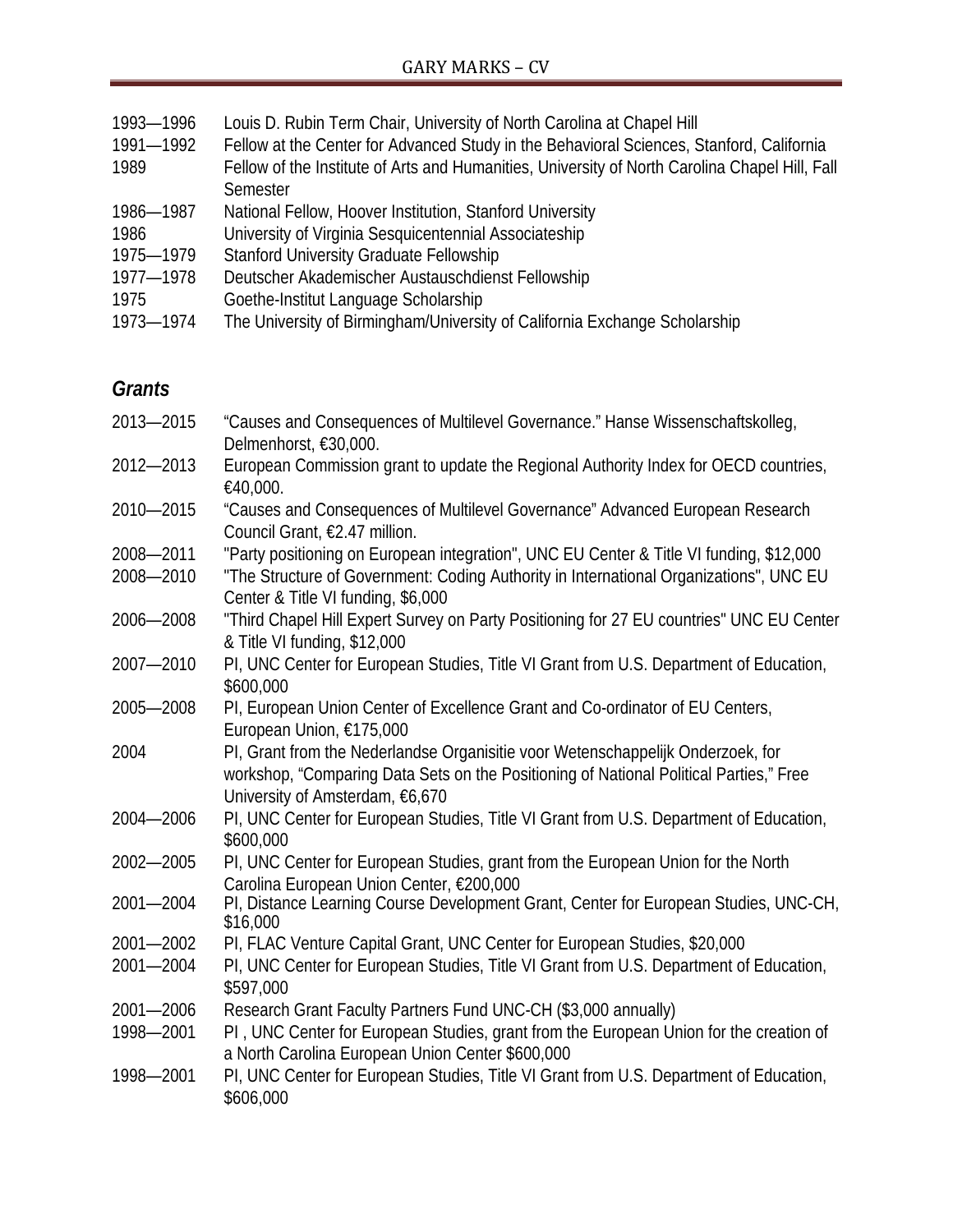| 1996-1999 | PI, UNC Center for European Studies, Fund for the Improvement of Secondary Education<br>(FIPSE) Grant from U.S. Department of Education, \$184,675 |  |  |
|-----------|----------------------------------------------------------------------------------------------------------------------------------------------------|--|--|
| 1994-1997 | PI, UNC Center for European Studies Title VI Grant from U.S. Department of Education,<br>\$725,000                                                 |  |  |
| 1994      | Co-recipient of Council of Europeanists Workshop Grant and Planning Group Grant,<br>\$12,500                                                       |  |  |
| 1993      | Grant from the Institute for Research in the Social Sciences, \$3,000                                                                              |  |  |
| 1991      | Co-recipient of George C. Lurcy Foundation Grant, \$27,700                                                                                         |  |  |
| 1989-1992 | Co-recipient, Social Science Research Council Grant for Research Consortium on the<br>European Community, \$50,000                                 |  |  |
| 1988      | University of North Carolina Junior Faculty Development Award, \$3,000                                                                             |  |  |
| 1985-1986 | Institute for the Study of World Politics Research Grant, \$7,500                                                                                  |  |  |
| 1984      | University of Virginia Summer Research Grant, \$3,000                                                                                              |  |  |
| 1983      | University of Virginia Summer Research Grant, \$3,000                                                                                              |  |  |

# *Education*

| 1976—1982 | Stanford University, Ph.D. in Political Science                                     |
|-----------|-------------------------------------------------------------------------------------|
| 1978-1979 | Freie Universität Berlin, DAAD Research Fellowship                                  |
| 1975      | Goethe-Institut Grundstufe and Mittelstufe, Murnau/Kochel, West Germany             |
| 1973-1974 | University of California, Santa Barbara, M.A. in Political Science                  |
| 1970-1973 | University of Birmingham, England, B.Soc.Sc. with Honors in Economics and Political |
|           | <b>Science</b>                                                                      |

# *Areas of specialization*

Comparative politics; European Union, subnational authority; international governmental organization; political parties; public opinion; measurement; political development of western societies; multilevel governance.

# *Citations (4/16/2014)*

|                          | All | Since<br>2009 |
|--------------------------|-----|---------------|
| Citations   17183   8601 |     |               |
| h-index                  | 55  | 44            |
| i10-<br>index            | 82  | 66            |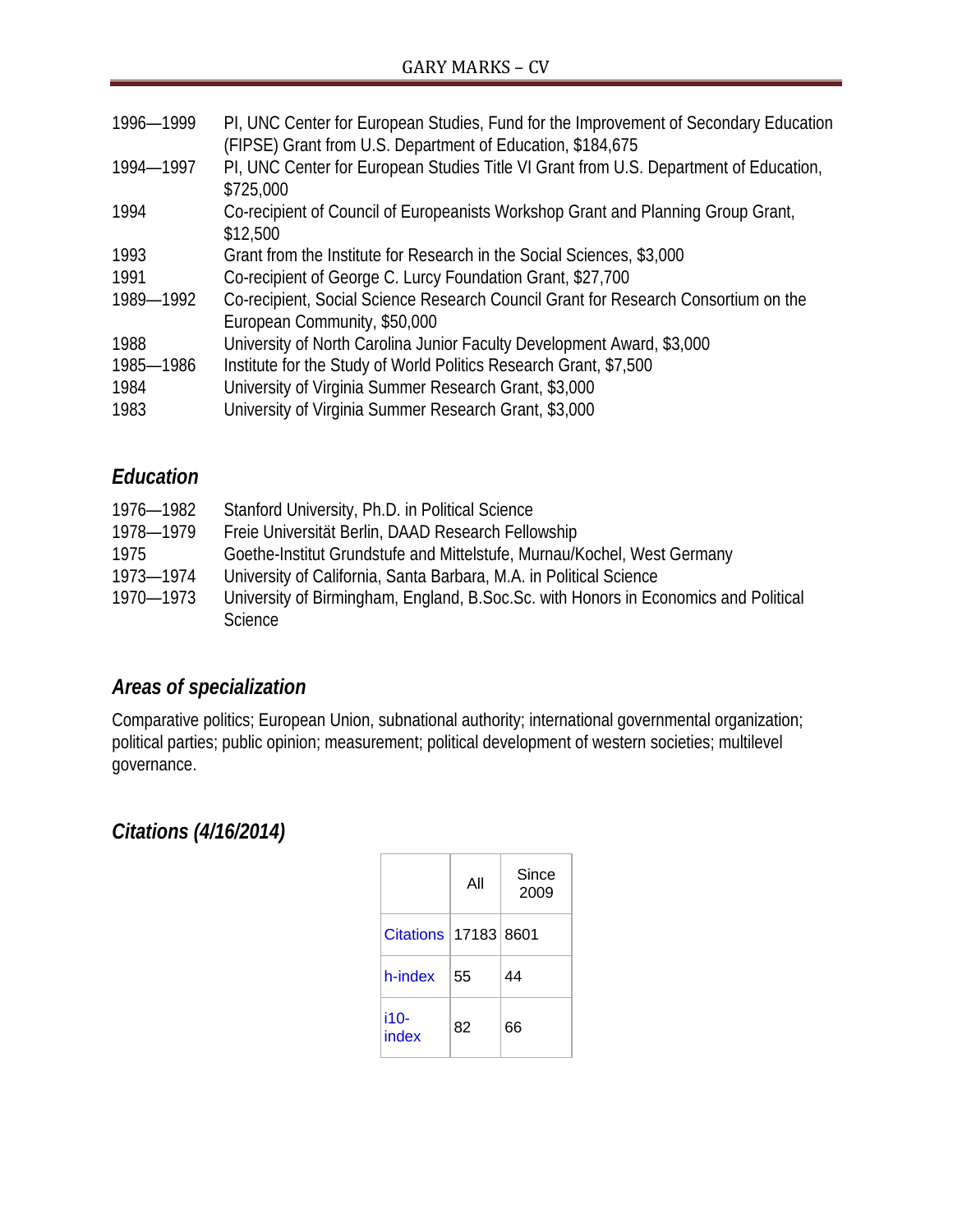### *Work in Progress*

"Community and Scale", co-authored book with Liesbet Hooghe, *in progress*.

"Scale and Community: The Design of Subnational Government," co-authored ms. with Liesbet Hooghe, Arjan H. Schakel, Sandra Chapman, Sara Niedzwiecki, Sarah Shair-Rosenfield. In progress.

"Scale and Community: The Design of International Organization," co-authored ms. with Liesbet Hooghe, Tobias Lenz, Jeanine Bezuijen, Besir Ceka, Svet Derderyan. In progress*.*

"Regional Authority in Latin America from 1950-2010," article with Sandra Chapman, Sara Niedzwiecki, and Liesbet Hooghe, *in progress.*

"Discovering Cooperation: A Contractual Approach to Institutional Change in Regional International Organizations," with Tobias Lenz, Besir Ceka, and Brian Burgoon, *submitted*.

# *Ongoing Data Projects*

- 2010 Chapel Hill Expert Survey in 27 EU member states, two non-EU members and seven candidatemember states," with Ryan Bakker, Catherine De Vries, Erica Edwards, Seth Jolly, Jan Rovny, Marco Steenbergen, Milada Vachudova, and Liesbet Hooghe.
- "Coding regional authority in Latin-American countries (1950-2010)," with Sandra Chapman, Sara Niedzwiecki, and Liesbet Hooghe.
- "Coding regional authority in Southeast Asian countries (1950-2010)," with Sarah Shair-Rosenfield and Liesbet Hooghe.
- Update of the OECD+ data on regional authority (1950-2010)," with Hanna Kleider and Arjan H. Schakel.
- "Coding the authority of international governmental organizations (1950-2010)," with Besir Ceka, Svet Derderyan, Jeanine Bezuijen, Benjamin Neudorfer, Catherine de Vries, and Liesbet Hooghe.

# *Books*

**2010.** *The Rise of Regional Authority: a comparative study of 42 democracies (1950-2006),* with Liesbet Hooghe and Arjan H. Schakel (London: Routledge), 224pp.

*Data*: [http://www.unc.edu/~m](http://www.unc.edu/~)arks and<http://www.falw.vu/~mlg/index.html>

**2004.** *European Integration and Political Conflict: Citizens, Parties, Groups*, co-edited with Marco Steenbergen (Cambridge: Cambridge University Press), 280 pp.

Romanian language edition published by S.C. Tipografia Moldova S.R.L., 2008.

**2001.** *Multi-level Governance and European Integration*, with Liesbet Hooghe (Rowman & Littlefield: Boulder, Colorado), 256 pp.

**2000.** *It Didn't Happen Here: Why Socialism Failed in the United States?* with Seymour Martin Lipset (New York: Norton), 379 pp.

**1999.** *Continuity and Change in Contemporary Capitalism*, co-edited with Herbert Kitschelt, Peter Lange, and John Stephens (Cambridge University Press: Cambridge), 527 pp.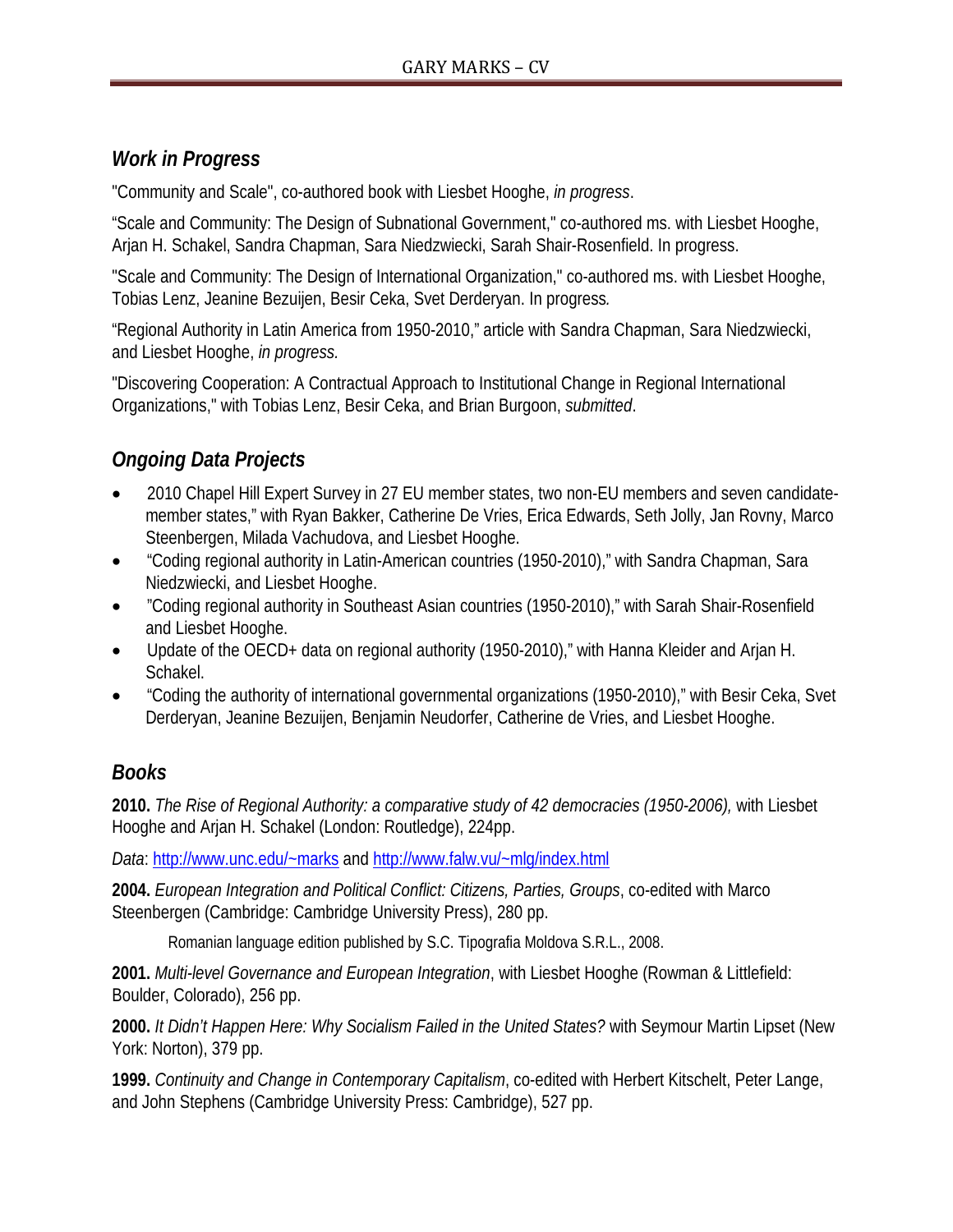**1996.** *Governance in the European Union*, with Fritz Scharpf, Philippe Schmitter, and Wolfgang Streeck, (London: Sage Press), 182 pp.

**1992.** *Reexamining Democracy: Essays in Honor of Seymour Martin Lipset*, co-edited with Larry Diamond (Beverly Hills: Sage), 365 pp.

**1992.** *The Crisis of Socialism in Europe*, co-edited with Christiane Lemke (Durham: Duke University Press), 255 pp.

**1989.** *Unions in Politics: Britain, Germany, and the United States in the Nineteenth and Early Twentieth Centuries* (Princeton: Princeton University Press), 277 pp.

#### *Special Issues*

**2012.** Co-editor with Catherine de Vries of a special issue on "The Dimensionality of Political Space," *European Union Politics*, 13, 2:185-193.

**2008.** Co-editor with Liesbet Hooghe and Arjan Schakel of double special issue, "Regional Authority in 42 Democracies, 1950–2006: A Measure and Five Hypotheses," *Regional and Federal Studies,* 19, 2-3: 111- 304.

**2007.** Editor of special issue, "Estimating Error in Measures of Party Positioning. Expert, Manifesto and Survey Data Compared," *Electoral Studies* 26, 1:1-141.

**2007.** Co-editor with Liesbet Hooghe of double special issue on "Understanding Euroscepticism", *Acta Politica,* 42, 2: 119–354*.*

# *Refereed Articles*

**Forthcoming.** "Delegation and Pooling in International Organizations," with Liesbet Hooghe, *Review of International Organizations*.

**Forthcoming.** 'Patterns of International Authority: Task-Specific vs. General-Purpose Organizations,' with Tobias Lenz, Jeanine Bezuijen, and Liesbet Hooghe, *Politische Vierteljahresschrift*.

**2014.** "A Comparative Measure of Decentralization for Southeast Asia," with Sarah Shair-Rosenfield, and Liesbet Hooghe, *Journal of East Asian Studies*, 14, 1: 85-108.

*Dataset*: http://www.falw.vu/~mlg/index.html

**2013.** "Measuring Party Positions in Europe: The Chapel Hill Expert Survey Trend File, 1999-2010," with Ryan Bakker, Catherine de Vries, Erica Edwards, Seth Jolly, Liesbet Hooghe, Jonathan Polk, Jan Rovny, Marco Steenbergen, Milada Vachudova, *Party Politics* **(**online: DOI: 10.1177/1354068812462931).

*Dataset*: http://www.chesdata.eu

**2013.** "Beyond Federalism: Estimating and Explaining the Territorial Structure of Government," with Liesbet Hooghe, *Publius*, 43, 2:179-204.

**2012.** "To Dichotomize or Not Dichotomize: A Reply to Proksch and Lo," with Marco Steenbergen and Liesbet Hooghe, *European Union Politics*, 13 (2): 334-339.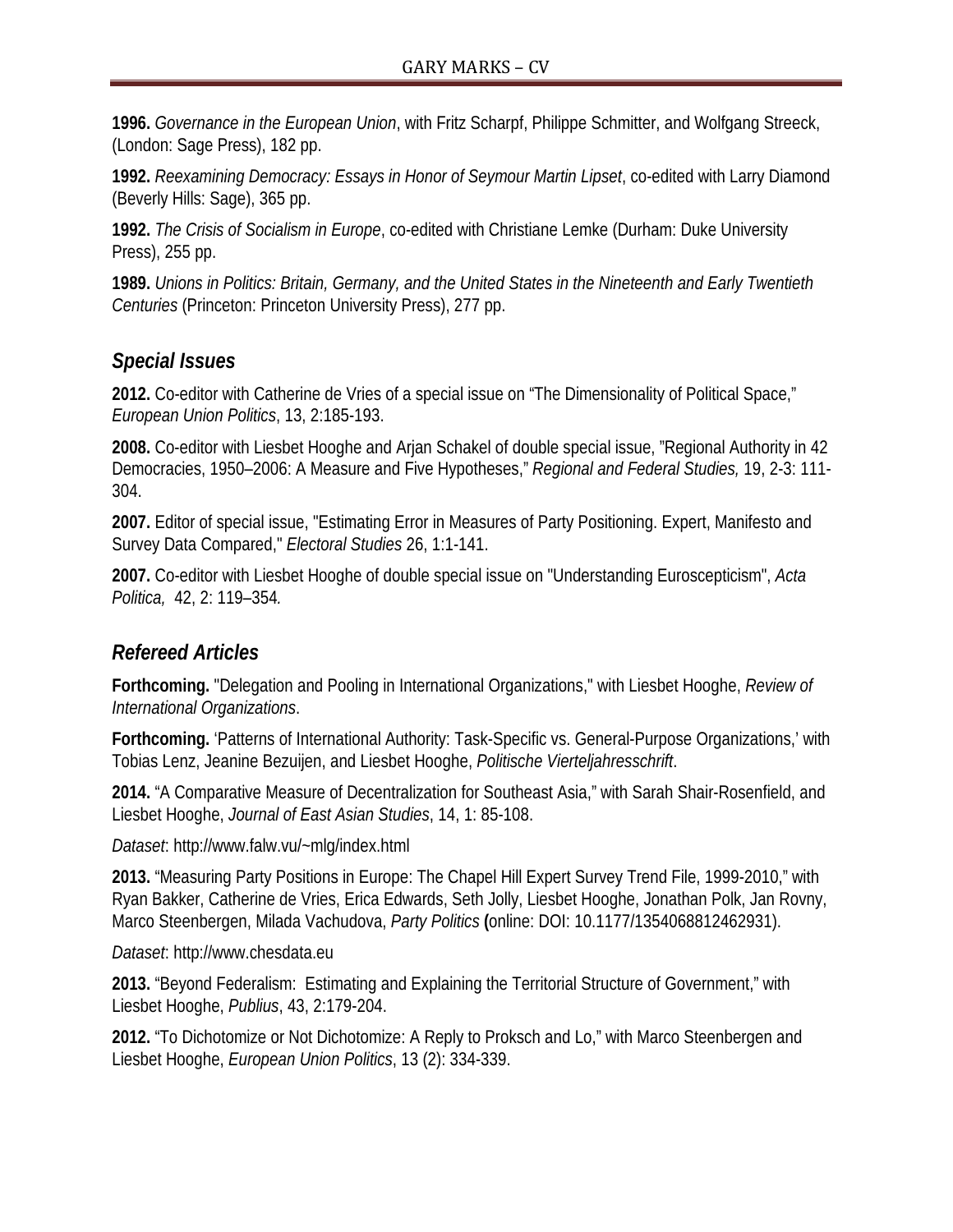**2012**. "The Struggle over Dimensionality: A Note on Theory and Empirics," with Catherine de Vries, *European Union Politics,* 13 (2): 185-193.

**2012.** "Scale, Community and 'Eurafrica': A Response to Hansen and Jonsson," *Journal of Common Market Studies*, 50 (6): 1042–1044.

**2012. "**JCMS Annual Lecture: Europe and its Empires: From Rome to the European Union," *Journal of Common Market Studies,* 50 (1): 1-20.

**2010**. "Goldstein's Repression: Crude Conceptualization, Biased Evidence, Weak Explanation," *Labor History*, 51: 305–310.

**2010.** "Measurement Validity and Party Positioning: Chapel Hill expert surveys of 2002 and 2006," with Liesbet Hooghe, Ryan Bakker, Anna Brigevich, Catherine de Vries, Erica Edwards, Jan Rovny, Marco Steenbergen, Milada Vachudova, *European Journal of Political Research*, 42 (4): 684-703.

**2009.** "Does Efficiency Shape the Territorial Structure of Government?" with Liesbet Hooghe, *Annual Review of Political Science*, 12: 225-241.

**2009.** "A Postfunctionalist Theory of European Integration: From Permissive Consensus to Constraining Dissensus," with Liesbet Hooghe, *British Journal of Political Science*, 39: 1-23 [with responses by Philippe Schmitter, Hanspeter Kriese, Tanja Börzel and Thomas Risse].

**2009.** "Radicalism or Reformism: Socialist Parties before World War I," with Heather Mbaye and Hyungmin Kim, *American Sociological Review*, 74: 615-635.

**2008. "**Measuring Regional Authority," with Liesbet Hooghe and Arjan Schakel, *Regional and Federal Studies*, 18, 2-3: 111-120 .

**2008. "**Operationalizing Regional Authority: A Coding Scheme for 42 Countries, 1950–2006," with Liesbet Hooghe and Arjan Schakel, *Regional and Federal Studies*, 18, 2-3: 121-140.

**2008. "**Patterns of Regional Authority" with Liesbet Hooghe and Arjan Schakel, *Regional and Federal Studies*, 18, 2-3: 165-180.

**2008.** "European Union?" with Liesbet Hooghe, 30th Anniversary issue of *West European Politics*, 31, 1–2: 108 – 129.

**2007.** "The Sources of Euroscepticism: Introduction," with Liesbet Hooghe, *Acta Politica*, 42, 2: 119-127.

**2007. "**Does Occupation Shape Attitudes on Europe: Benchmarking Validity and Parsimony," with Liesbet Hooghe and JingJing Huo, *Acta Politica*, 42, 2: 329-351.

**2007.** "Triangulation and the Square Root Law." *Electoral Studies*, 26, 1: 1-10.

**2007.** "Cross-Validating Data on Party Positioning on European Integration," with Liesbet Hooghe, Marco Steenbergen, and Ryan Bakker, *Electoral Studies*, 26, 1: 23-38.

**2007.** "Do expert surveys produce consistent estimates of party stances on European integration? Comparing expert surveys in the difficult case of Central and Eastern Europe." with Liesbet Hooghe et.al., *Electoral Studies*, 26, 1: 23-38.

**2007.** "Evaluating Expert Judgments", with Marco Steenbergen, *European Journal of Political Research*, 46, 3: 347–366.

**2006.** "Party Competition and European Integration in East and West: Different Structure, Same Causality"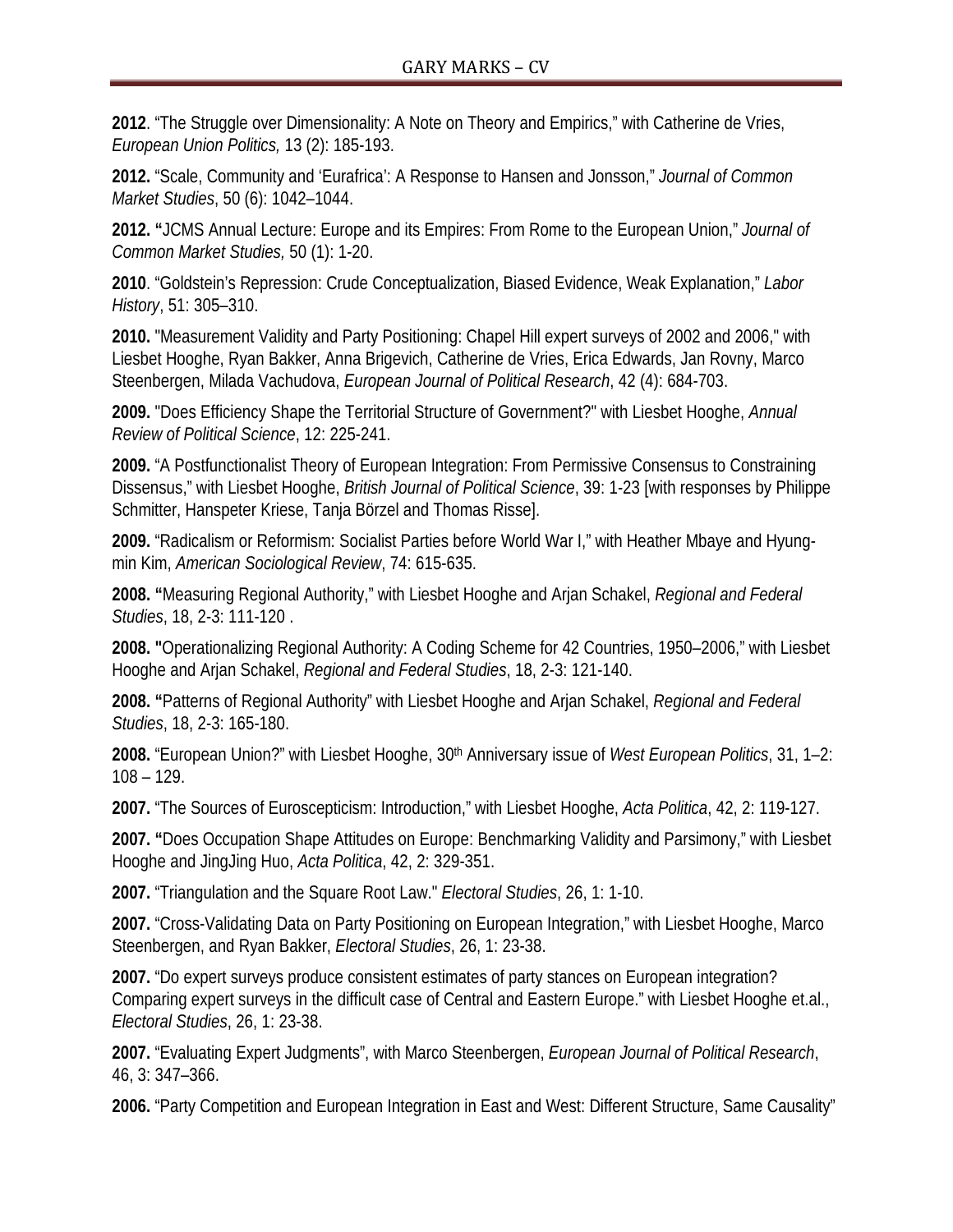with Liesbet Hooghe, Moira Nelson and Erica Edwards, *Comparative Political Studies*, 39, 2: 155-75.

Reprinted as "Party Ideology and European Integration: An East-West Comparison," with Liesbet Hooghe, Moira Nelson, and Erica Edwards, in Robert Rohrschneider and Stephen Whitefield, eds., *Public Opinion, Party Competition and European Union Integration in Post-Communist Eastern Europe* (Palgrave, New York, 2006).

**2006.** "Europe's Blues: Theoretical Soul-Searching After the Rejection of a European Constitution", with Liesbet Hooghe, *PS: Politics and Political Science*, 39, 2: 247-250.

**2005.** "Calculation, Community, and Cues: Public Opinion on European Integration," with Liesbet Hooghe, *European Union Politics*, 6, 4: 421-45.

**2004.** "Does Identity or Economic Rationality Drive Public Opinion on European Integration?" with Liesbet Hooghe. *PS: Political Science and Politics*, 37, 3: 415-420.

**2003.** "Unraveling the Central State. But How? Types of Multi-level Governance," with Liesbet Hooghe, *American Political Science Review*, 97, 2: 233-243.

Reprinted in Henrik Enderlein, Sinja Wälti, and Michael Zürn, eds., *Handbook on Multilevel Governance* (Cheltenham, Edward Elgar, 2008).

**2002.** "Dimensions of Contestation in the European Union," special issue co-edited with Marco Steenbergen, *Comparative Political Studies*, 35: 8: 879-989, .

**2002.** "Understanding Political Contestation in the European Union," with Marco Steenbergen, *Comparative Political Studies*, 35, 8: 879-892,

**2002.** "Does Left/Right Structure Party Positions on European Integration?" With Liesbet Hooghe and Carole J. Wilson, *Comparative Political Studies*, 35: 8 (October), 965-989.

**2002.** "What Do Subnational Offices Think They Are Doing in Brussels?" With Richard Haesly and Heather Mbaye, *Regional and Federal Studies,* 12, 3: 1-23.

**2002.** "National Political Parties and European Integration," with Carole Wilson and Leonard Ray, *American Journal of Political Science*, 46, 3: 585-594.

**2000.** "Optimality and Authority: A Critique of Neoclassical Theory," with Liesbet Hooghe, *Journal of Common Market Studies* 38, 5: 795-816.

**2000.** "The Past in the Present: A Theory of Party Response to European Integration," with Carole Wilson, *British Journal of Political Science*, 30, 3: 433-459.

**1996.** "An Actor-Centered Approach to Multi-Level Governance," *Regional and Federal Studies*, 6, 2: 20- 40.

**1996.** "European Integration and the State: Multi-level vs. State Centric Governance," with Liesbet Hooghe and Kermit Blank, *Journal of Common Market Studies*, 34, 3: 341-378.

Translated in Spanish as "Gobernanza Estatocéntrica y Gobernanza Multinivel," in *Gobernanza Multinivel en la Unión Europea,* edited by Francesc Morata (València: Tirant lo Blach, 2004).

Reprinted as "European Integration since the 1980s. State-Centric versus Multi-Level Governance," in *The New Political Economy of Globalisation*, Vol. II, edited by Richard Higgott and Anthony Payne, (Cheltenham: Edward Elgar, 2000), 150-187.

Reprinted in *The European Union. Readings on the Theory and Practice of European Integration,* edited by Brent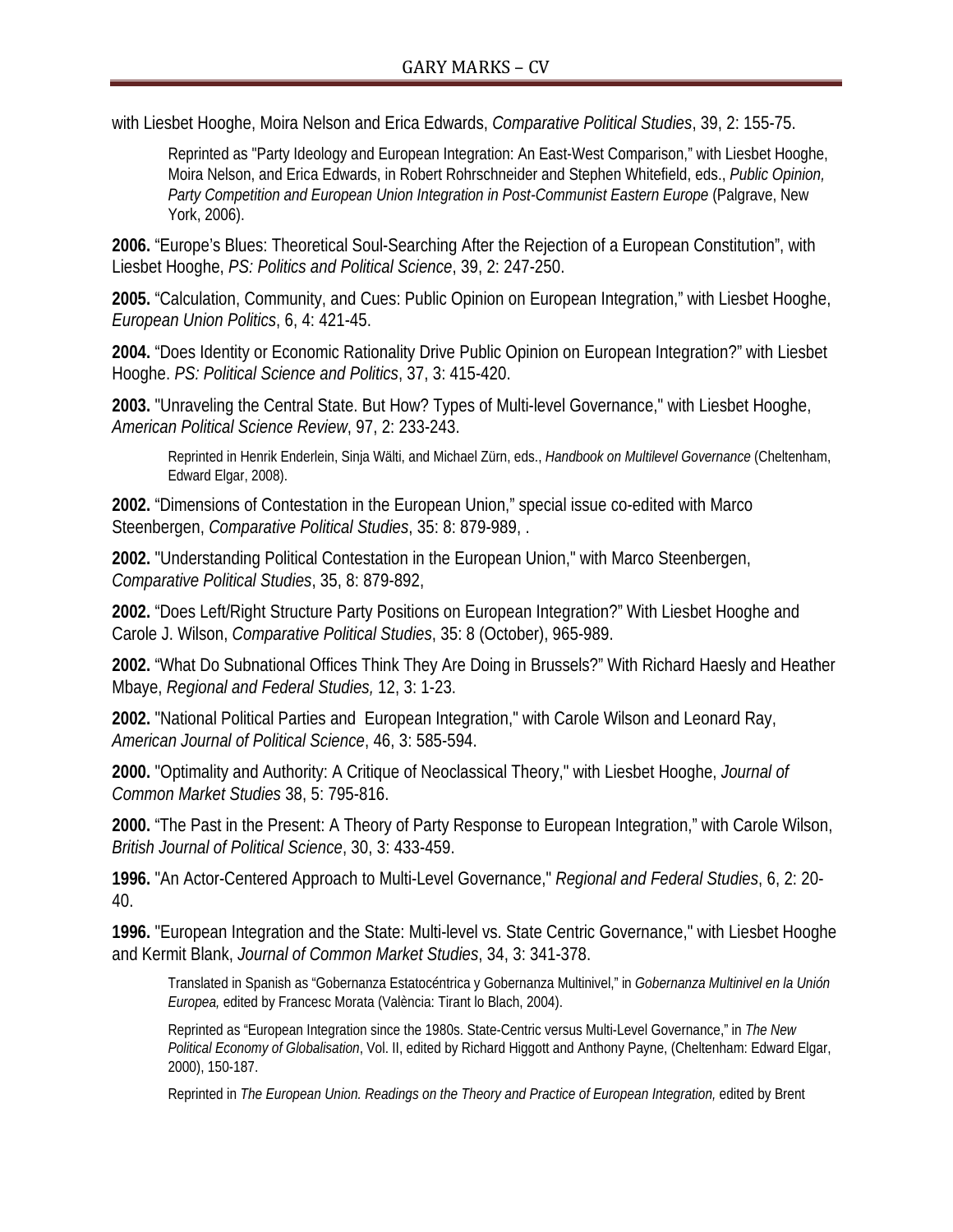Nelsen and Alexander Stubb (Boulder, CO: Lynne Rienner, 1998), 273-294. [2nd edition, 2000; 3rd edition in 2003.]

Reprinted as "European Integration and the State: Multi-level vs. State Centric Governance," in Klaus Armingeon, ed., *Der Nationalstaat am Ende des 20. Jahrhunderts: Die Schweiz im Prozess der Globalisierung* (Bern/Stuttgart: Haupt, 1996), 91-106.

**1996.** "Europe With the Regions: Channels of Subnational Representation in the European Union," with Liesbet Hooghe, *Publius*, 26, 1: 73-92.

**1996.** "Social Movements and the Changing Structure of Political Opportunity in the European Community," with Doug McAdam, *West European Politics*, 18, 2: 249-278.

**1996.** "Competencies, Cracks, and Conflicts: Regional Mobilization in the European Union," with Francois Nielsen, Jane Salk, and Leonard Ray, *Comparative Political Studies*, 29, 2: 164-193.

**1995.** "La Transformación de la Movilización Regional en la Unión Europea," ("The Transformation of Regional Mobilization in the European Union"), with Iván Llamazares, *Revista de Estudios Políticos*, 22, 1: 149-170.

**1992.** "Comparative Perspectives On Democracy: Essays in Honor of Seymour Martin Lipset", double issue of the *American Behavioral Scientist* 35: 3/4 (March/June), co-edited with Larry Diamond, 217 pp.

**1992.** "Rational Bases of Chaos in Democratic Transition," *American Behavioral Scientist*, 35: 3/4 (March/June), 397-421.

**1992.** "Seymour Martin Lipset and the Study of Democracy," with Larry Diamond, *American Behavioral Scientist*, 35, 3/4: 352-362.

**1990.** "Immigrant Support for the American Socialist Party, 1912 and 1920," with Matthew Burbank, *Social Science History,* 14, 2: 175-202.

**1989.** "Variations in Union Political Activity: Britain, Germany and the United States from the Nineteenth Century," *Comparative Politics,* 20, 1: 84-104.

**1987.** Review essay on British politics, *American Political Science Review,* 81: 1: 245-253.

**1986.** "Neocorporatism and Incomes Policy in Western Europe and North America," *Comparative Politics,*  17, 3: 253-277.

**1981.** "Mobilizing for Jesus: Evangelicals and the 1980 Election in the United States," with Jeanne J. Fleming, *The Tocqueville Review* 3 (Winter), 195-208.

#### *Published and Forthcoming Book Chapters*

**Forthcoming**. European Union and Empire: Achieving Scale by Accomodating Diversity," in Stefanie Börner and Monika Eigmüller, eds., "European Integration, Processes of Change and the National Experience" (New York: Wiley).

**Forthcoming**. "Multilevel Governance and the State", with Arjan H. Schakel and Liesbet Hooghe, in *Oxford Handbook on the Transformation of the State,* edited by Stephan Leibfried, Evelyne Huber, John Stephens (OUP).

**2012.** "Politicization," with Liesbet Hooghe, *Handbook on the European Union*, in Erik Jones, Stephen Weatherill, and Anand Menon, eds., (Oxford: Oxford University Press), 840-53.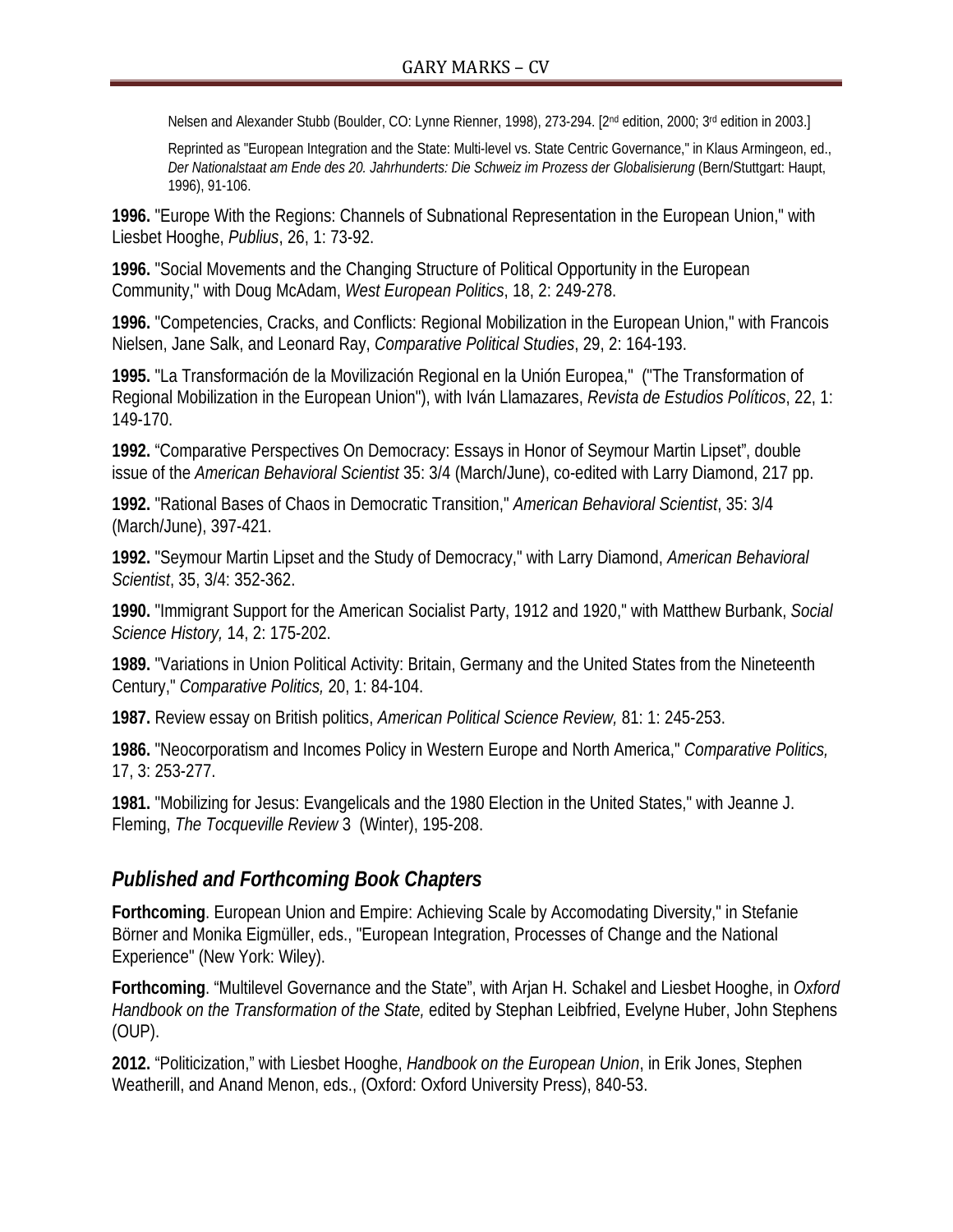**2010.** "Types of Multilevel Governance," with Liesbet Hooghe, forthcoming in *Handbook on Multilevel Governance,* in Hendrik Enderlein, Sonja Wälti, and Michael Zürn, eds., (Cheltenham, Edward Elgar), 17- 31.

**2008.** "Die Entstehung eines politischen Gemeinwesens: Der Kampf um die europäische Integration" (translated from "Making of A Polity. The Struggle over European Integration)" with a new postscript Politisierung und nationale Identitäten *Eine Nachbetrachtung von Liesbet Hooghe und Gary Marks*, in *Die Politische Ökonomie der Europäischen Integration,* edited by Martin Höpner, Armin Schäfer (Frankfurt am Main: Campus Verlag), 159-202.

**2007.** "Multi-level Governance in Southern Europe: European Integration and Regional Mobilization," with Ivan Llamazares, in P. Nikiforos Diamandouros, Richard Gunther, and Gianfranco Pasquino, eds., *The Changing Functions of the State in the New Southern Europe* (Baltimore: Johns Hopkins University Press).

**2006.** "The Neofunctionalists Were (Almost) Right: Politicization and European Integration," with Liesbet Hooghe, in Colin Crouch and Wolfgang Streeck, eds. *The Diversity of Democracy: Corporatism, Social Order and Political Conflict* (Cheltenham, Edward Elgar), 205-222.

**2004.** "Does Left/Right Structure Party Positions on European Integration?" with Liesbet Hooghe and Carole Wilson, in *European Integration and Political Conflict: Citizens, Parties, Groups,* edited by Gary Marks and Marco Steenbergen, (Cambridge: Cambridge University Press), pp 120-140*.*

**2004.** "Understanding Political Contestation in the European Union," with Marco Steenbergen, in *European Integration and Political Conflict: Citizens, Parties, Groups,* edited by Gary Marks and Marco Steenbergen, (Cambridge: Cambridge University Press), 1-10.

**2004.** "Conclusion: European Integration and Political Conflict," in *European Integration and Political Conflict: Citizens, Parties, Groups,* edited by Gary Marks and Marco Steenbergen, (Cambridge: Cambridge University Press), 235-59.

**2004.** "Regional integration and Left Parties in Europe and North America" with Ian Down, in *Restructuring Territoriality: Europe and the United States Compared*, edited by Christopher K. Ansell and Giuseppe Di Palma, (Cambridge: Cambridge University Press).

**2004.** "Contrasting Visions of Multi-Level Governance?" with Liesbet Hooghe. *Multi-Level Governance,* edited by Ian Bache and Matthew Flinders (Oxford: Oxford University Press), 15-30.

**1999.** "Territorial Identities in the European Union," in Jeffrey J. Anderson, ed., *Regional Integration and Democracy: Expanding on the European Experience* (Boulder, CO.: Rowman & Littlefield), 69-91.

**1999.** "On the Relationship of Political Opportunities to the Form of Collective Action: The Case of the European Union," with Doug McAdam, in Donatella della Porta, Hanspieter Kriesi and Dieter Rucht, eds. *Social Movements in a Globalizing World* (New York: St. Martin's Press), 97-111.

**1999.** "National Parties and the Contestation of Europe," with Carole Wilson, in Thomas Banchoff and Mitchell Smith, eds., *Legitimacy and the European Union* (London: Routledge), 113-133.

**1999.** "The Making of a Polity: The Struggle over European Integration," with Liesbet Hooghe, in Herbert Kitschelt, Peter Lange, Gary Marks and John Stephens, eds., *Continuity and Change in Contemporary Capitalism,* (Cambridge: Cambridge University Press), 70-97.

Translated in German with a new postscript by the authors, in *Die Politische Ökonomie der Europäischen Integration,*  edited by Martin Höpner, Armin Schäfer (Frankfurt am Main: Campus, 2008).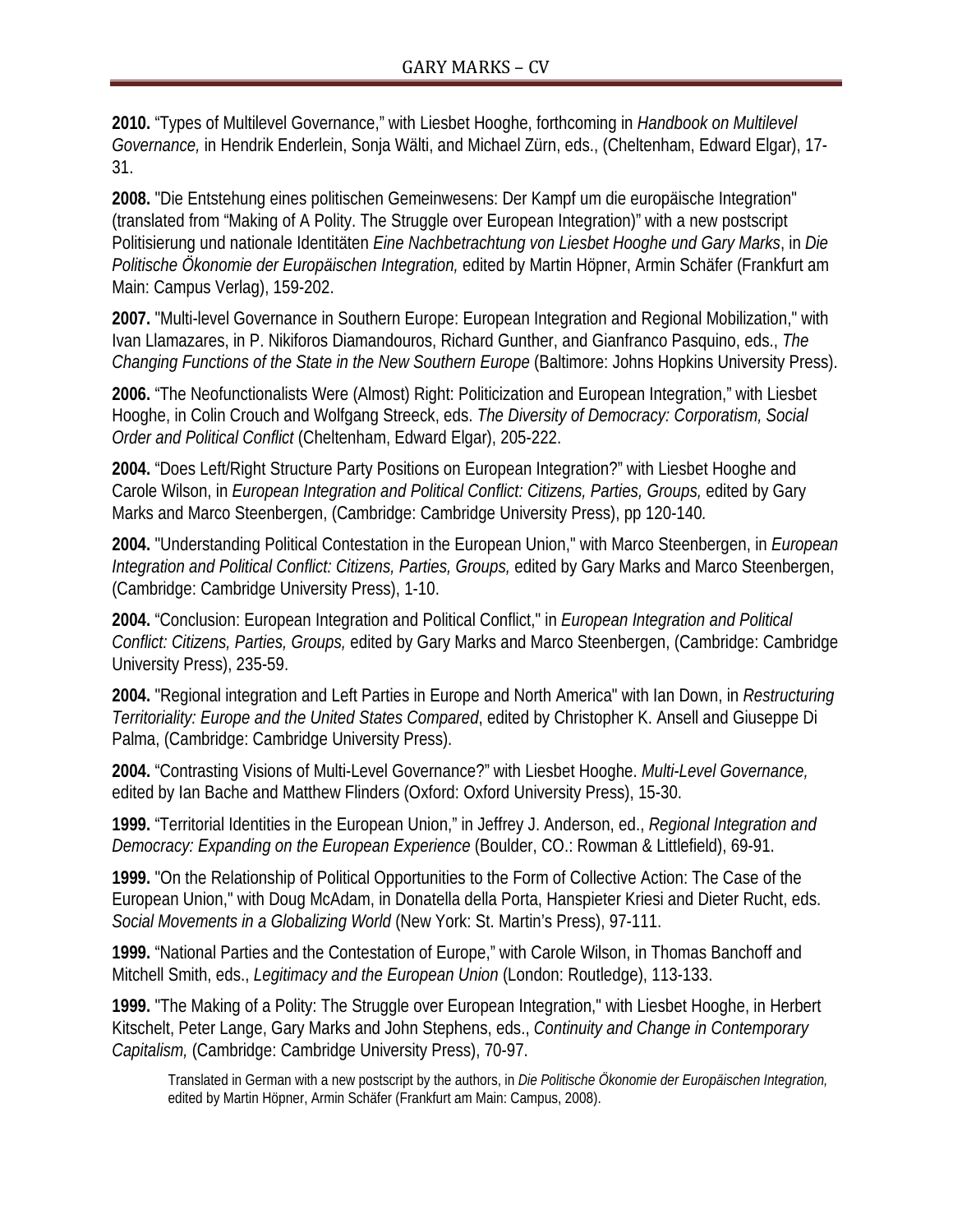Translated in Swedish as "Hur motsättningar skapar gemenskap," in *Europaperspektiv 1998. Årsbok för Europaforskning inom ekonomi, juridik och statskunskap*, edited by Ulf Bernitz, Sverker Gustavsson and Lars Oxelheim (Stockholm: Nerenius & Santérus, 1999).

Translated in Spanish as "Una politeya en formacion: pugnas sobre la integracion europea," in *Aspectos politicos y sociales de la integracion europea*, edited by Ivan Llamazares and Fernando Reinares, (Valencia: Tirant lo Blanch, 1998).

**1999.** "Convergence and Divergence in Advanced Capitalist Societies," in Herbert Kitschelt, Peter Lange, Gary Marks and John Stephens eds., *Continuity and Change in Contemporary Capitalism* (Cambridge: Cambridge University Press), 427-460. Also co-authored "Introduction," 1-8.

Reprinted in David Coates, ed., *Models of Capitalism: Debating Strengths and Weaknesses* (Cheltenham: Edward Elgar, 2002).

**1999.** "Gobernación de múltiples niveles, movilización regional e identidades subestatales en la Unión Europea," with Iván Llamazares, in Iván Llamazares and Fernando Reinares, eds., *Aspectos políticos y sociales de la integración europea* (Valencia: Tirant lo Blanch), 159-178.

**1997.** "A Third Lens: Comparing European Integration and State Building," in Jytte Klausen and Louise A. Tilly, eds., *European Integration in Social and Historical Perspective: 1850 to the Present* (New York: Rowman & Littlefield), 23-50.

Reprinted in Neill Nugent, ed., *Theories of European Integration* (Aldershot: Dartmouth, 1997).

**1997.** "Contending Models of Governance in the European Union," with Liesbet Hooghe, in Alan Cafruny and Carl Lankowski, eds., *Europe's Ambiguous Unity: Conflict and Consensus in the Post-Maastricht Era*  (Boulder, Colorado: Lynne Rienner), 21-44.

**1997.** "An Actor-Centred Approach to Multilevel Governance," in Charlie Jeffery, *The Regional Dimension of the European Union: Towards a Third Level in Europe?* (London: Frank Cass), 20-40.

**1996.** "Territorial Restructuring in the European Union: Regional Pressures," with Liesbet Hooghe, in Sabino Cassese and Vincent Wright, eds., *La Restructuration de L'Etat dans les Pays d'Europe Occidentale* (Paris: Editions La Découverte, Collection "Recherches.")

published in English by Pinter, 207-226.

**1996.** "Exploring and Explaining Variation in EU Cohesion Policy," in Liesbet Hooghe, ed., *European Integration and EU Cohesion Policy: Building Multilevel Governance*, (Oxford: Oxford University Press), 388-422.

**1993.** "Structural Policy and Multilevel Governance in the EC," in Alan Cafruny and Glenda Rosenthal, eds., *The State of the European Community,* (New York: Lynne Rienner,), 391-410.

**1992.** "Rational Bases of Chaos in Democratic Transition," in Gary Marks and Larry Diamond, eds., *Reexamining Democracy: Essays in Honor of Seymour Martin Lipset* (Beverly Hills: Sage), 47-69.

**1992.** "Structural Policy in the European Community," in Alberta Sbragia, ed., *The Political Consequences of 1992 for the European Community*, (Washington D.C.: The Brookings Institution), 191-224.

Translated in German as "Politikmuster und Einflusslogik in der Structurpolitik," in Markus Jachtenfuchs and Beate Kohler-Koch, eds., *Europäische Integration* (Mannheim: Leske and Budrich, 1996), 313-345.

**1992.** "From Decline to Demise? The Fate of Socialism in Europe," with Christiane Lemke, in Christiane Lemke and Gary Marks, eds., *The Crisis of Socialism in Europe*, (Durham: Duke University Press), pp 1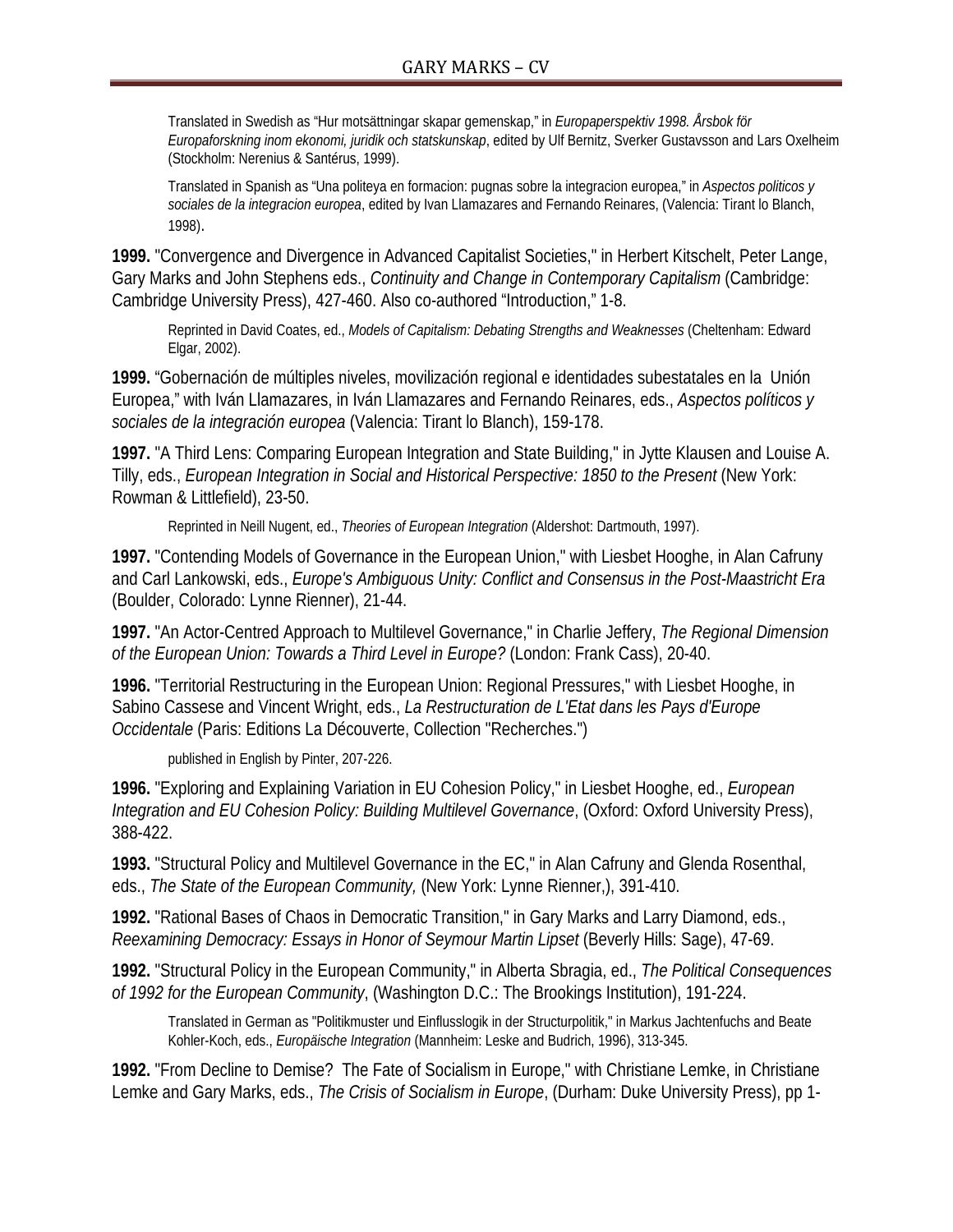25.

**1985.** "The Revival of Laissez-Faire: the United States and Britain in Comparative Perspective," in James Ceaser and Richard Hodder Williams, eds., *Politics in Britain and the United States,* (Durham: Duke University Press), 28-54.

**1985.** "State/Economy Linkages in Advanced Industrialized Societies," in Norman Vig and Steven Schier, eds., *The Political Economy of Western Democracies*, (New York: Holmes and Meier), 46-69.

### *Published Monographs*

**2012.** "Beyond Federalism: Estimating and Explaining the Territorial Structure of Government," with Liesbet Hooghe, KFG Working Paper No. 37, Freie Universität Berlin, 1-38.

**2009.** "Rise of the Regions," with Liesbet Hooghe, *Cahiers of the Committee of the Regions*: Inaugural Edition.

**2004.** "European integration and democratic competition," with Liesbet Hooghe. *Friedrich Ebert Stiftung,* [http://www.fes.de/europolity/SummaryHoogheMarks.htm,](http://www.fes.de/europolity/SummaryHoogheMarks.htm) 1-13.

**2003.** "National Identity and Support for European Integration," with Liesbet Hooghe, *Wissenschaftszentrum Working Paper*, http://www.wz-berlin.de/zkd/dsl/papers.de.htm, pp.1-43.

**2003.** "Unraveling the Central State, But How? Types of Multi-Level Governance," with Liesbet Hooghe. Institute for Advanced Studies, Vienna, the Political Science Series 87, pp.1-23.

**2002.** "Types of Multi-Level Governance," with Liesbet Hooghe, European Integration online Papers (EIoP) Vol. 5 (2001) N° 11; http://eiop.or.at/eiop/texte/2001-011a.htm. Also published in *Cahiers Européen de Sciences Po*, Vol. 3, 1-30.

**2000.** "Party Positions On European Integration: New Politics vs. Left/Right," with Liesbet Hooghe and Carole Wilson, Universität Konstanz Working Paper, 1-35.

**1997.** "The Making of a Polity: The Struggle over European Integration," with Liesbet Hooghe, EUI Working Paper RSC No. 97/31, 1-37.

**1997.** "The Making of a Polity: The Struggle over European Integration," with Liesbet Hooghe, inaugural issue, *European Issues on Line* [http://eiop.or.at/eiop].

**1996.** "Channels of Subnational Representation in the European Union," with Liesbet Hooghe, in Renaud Dehousse and Thomas Christiansen, eds., *What Model for the Committee of the Regions?* (Florence: European University Institute Working Papers) 6-33.

**1996.** "European Integration and the State: Multi-level vs. State Centric Governance" with Liesbet Hooghe and Kermit Blank, *Papers in Political Economy, No. 68* (London, Ontario: University of Western Ontario), 1- 42.

**1995.** "European Integration and the State," with Liesbet Hooghe and Kermit Blank (Florence: European University Institute Working Paper), 1-36.

**1995.** "Channels of Subnational Representation in the European Union," with Liesbet Hooghe, in Renaud Dehousse and Thomas Christiansen, eds., *What Model for the Committee of the Regions? Past Experiences and Future Perspectives* (Florence: European University Institute Working Paper, 1995), 6-25.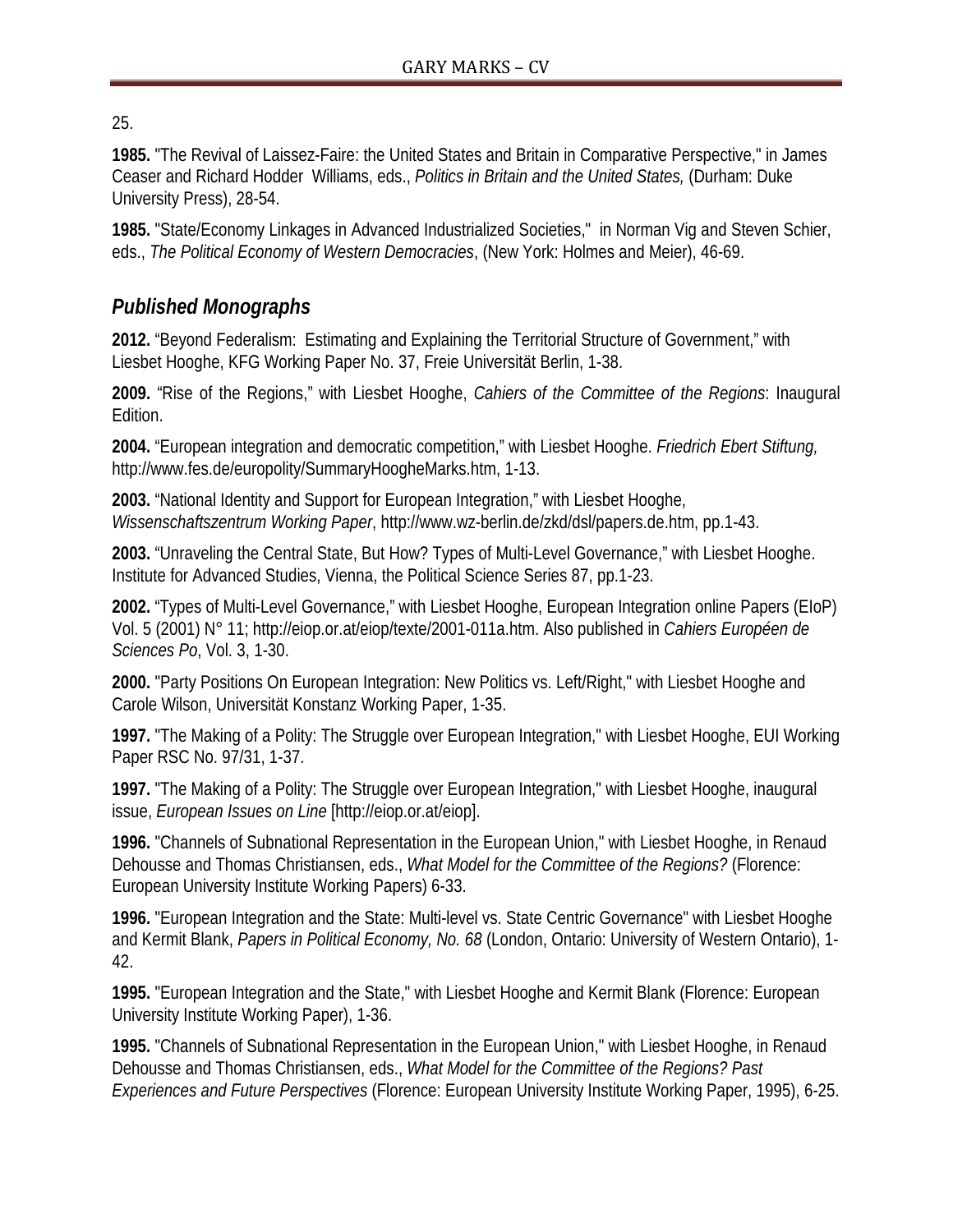#### *Published Short Articles and Book Reviews*

**2008.** "The EU's Direct Democratic Surplus," *EUSA Review*, 21 Fall (4), 11-14.

**2008.** "Postscript on the Making of a Polity," with Liesbet Hooghe, *EUSA Review*, 21 Spring (2), 5-8.

**2007.** "Scholar of democracy driven to understand American society," *The Guardian,* January 12, 1129 words.

**2004.** "Don't Underestimate Nationalism," *European Politics and Society APSA Newsletter*, Winter, pp.8- 11. Available from the web http://www.apsanet.org/~ep/newsletter.html

**2001.** "How FDR Saved Capitalism," with Seymour Martin Lipset, *Hoover Digest, No. 1,* 2400 words.

**2000.** "Social Democracy Lives On," with Seymour Martin Lipset, *New Statesman*, June 26, 25-27.

**1998.** "The European Union and the *n*=1 Issue," *European Community Studies Association Review*, Spring 1000 words.

**1998.** "Lipset and the Study of Democracy," with Larry Diamond, *Extensions*, Spring 1998, 2000 words.

**1997.** "Comparative Politics and International Relations: Suggestions for a Unitary Approach," *European Community Studies Association Review*, Summer, 800 words.

**1997-1999**. "From the Chair," five short articles, *European Community Studies Association Review*, Fall 1997-Summer 1999, 4000 words.

**1994.** "Industrial Class Relations," in Seymour Martin Lipset, ed., *The Encyclopedia of Democracy*, Washington D.C.: Congressional Quarterly Books, 2000 words.

**1994.** "Seymour Martin Lipset," in Seymour Martin Lipset, ed., *The Encyclopedia of Democracy*, Washington D.C.: Congressional Quarterly Books, 1000 words.

Book reviews published in the *American Political Science Review; American Sociological Review; British Politics Newsletter; Contemporary Sociology; European Journal of Sociology; Labor History; Publius.*

#### *Conferences Organized or Co-organized* (2002—)

Workshop: "Multilevel Governance within the State," with Liesbet Hooghe, Hanse Wissenschaftskolleg-Delmenhorst, July 31-August 3, 2013.

Conference: "Theory Meets Data: The Design of International Institutions," April 26-27, 2013.

Workshop: "Regional Authority," with Liesbet Hooghe, VU Amsterdam, March 16-17 2012.

Workshop: "Multilevel Governance: Estimating Authority Below and Above the State," with Liesbet Hooghe, Free University Berlin, December 2010.

Transatlantic Ph.D. workshop on European politics: Hanse Wissenschaftskolleg, Delmenhorst, May 2008.

Graduate Conference on "Multi-Level Governance: Combining Theory and Method in EU Research," with Ron Holzhacker and Liesbet Hooghe, VU Amsterdam, May 2006.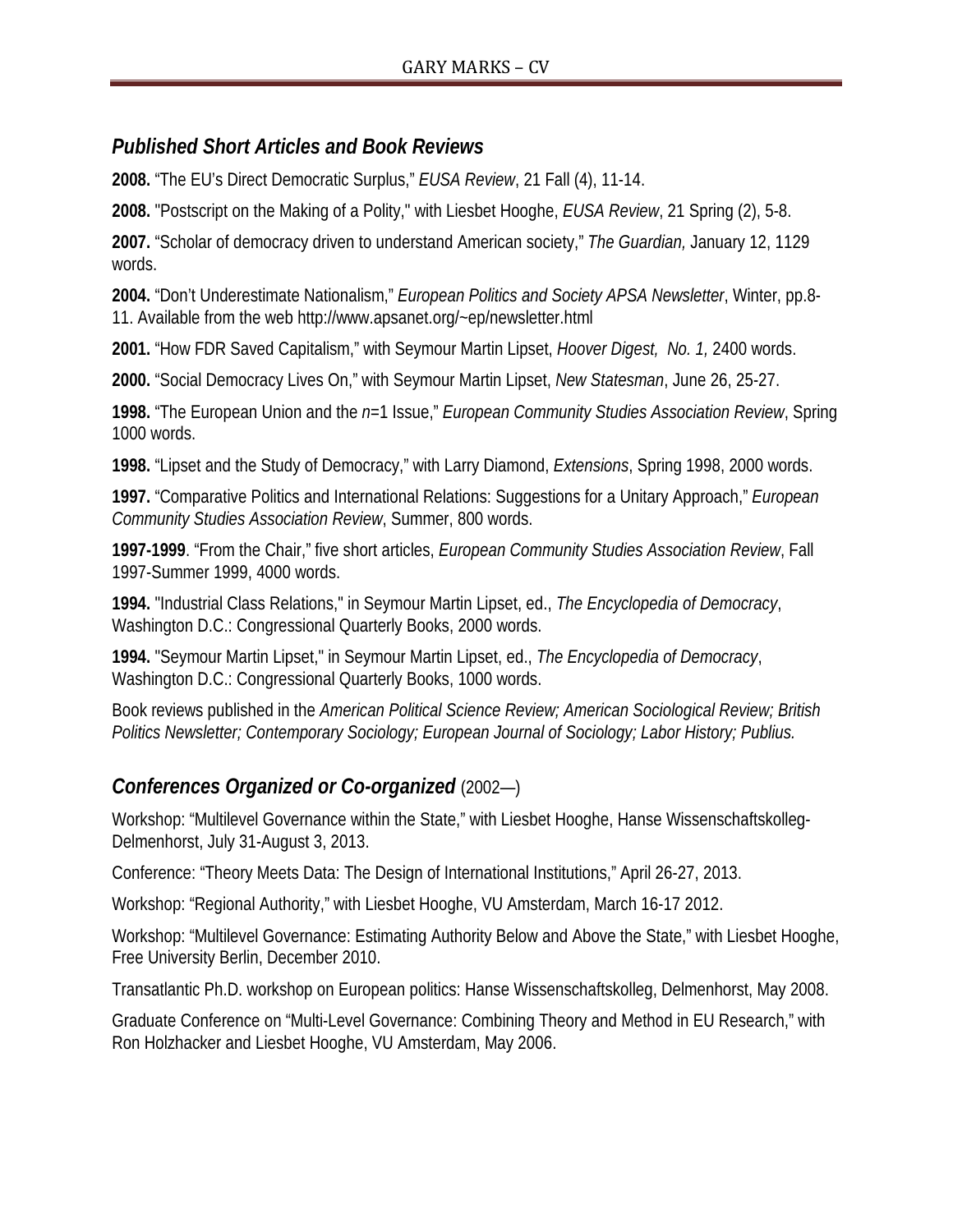Conference on "Parties, Identity, and Multilevel Governance," with Liesbet Hooghe, Chapel Hill, April 2006.

Conference on "Causes and Consequences of Euroskepticism," with Liesbet Hooghe, Amsterdam, VUA, July 2005.

Workshop, "Comparing Data Sets on the Positioning of National Political Parties," with Liesbet Hooghe and Hans Keman, Free University, Amsterdam, October 2004.

Workshop on "Party System Change and European Integration," Center for European Studies, University of North Carolina at Chapel Hill, April 23-24, 2004.

Faculty Coordinator, "U.S. and Them: How the World Sees the United States," Program in the Humanities and Human Values UNC-Chapel Hill July 2002.

Conference on "Federalism and Multi-Level Governance, " with Tanja Börzel, Liesbet Hooghe, and Thomas Risse UNC-Chapel Hill, March 2002.

Graduate Student Workshops for Ph.D. students researching the European Union, with Liesbet Hooghe and Mark Pollack, UNC-Chapel Hill, May 2000; European University Institute, Florence, April 2002.

#### *Conference Papers and Presentations* (2009—)

"Democracy and Subnational Government," Conference on Legitimacy Problems in Established Democracies, Amsterdam, 26-28 September, 2013.

"Patterns of Regional Authority," Conference of Europeanists, Amsterdam, June 25-27, 2013.

"Discovering Cooperation: A Constructivist Theory of Regional Organization," with Tobias Lenz and Besir Ceka, paper presented at the Workshop "Theory Meets Data," Chapel Hill, April 26-27 2013.

"Discovering Cooperation: A Constructivist Theory of Regional Organization," with Tobias Lenz and Besir Ceka, paper presented at ISA, San Francisco, April 2-6 2013.

Lecture, "What is the European Union," Worldview Conference on Europe in Crisis?, Friday Center, UNC, March 21, 2013.

Chair and roundtable, "The Green Challenge: Constructing Participatory Democracy for Post-Industrial SocietyCreating Participatory Democracy," at conference on "Green Politics in Germany since 1983," UNC-Chapel Hill, February 2013.

"Explaining Multilevel Governance," at Conference on "Coping with power dispersion? Autonomy, coordination and control in multi-level systems," University of Copenhagen, December, 2012

"The Authority of International Organizations," Council of Europeanists, Boston, March 22-24 2012.

""Intergovernmental and supranational authority of IOs," International Database Workshop, organized by the WZB, Berlin, February 24-25 2012.

"Supranationalism in Regional Regimes," Conference on Regional Organizations as Global Players: Active = Influential? Kollegforschungsgruppe 'Transformative Power of Europe', Berlin, October 2011.

"Multilevel Governance and the State", Conference on the "Transformation of the State", HWK, Delmenhorst, Nov 2011.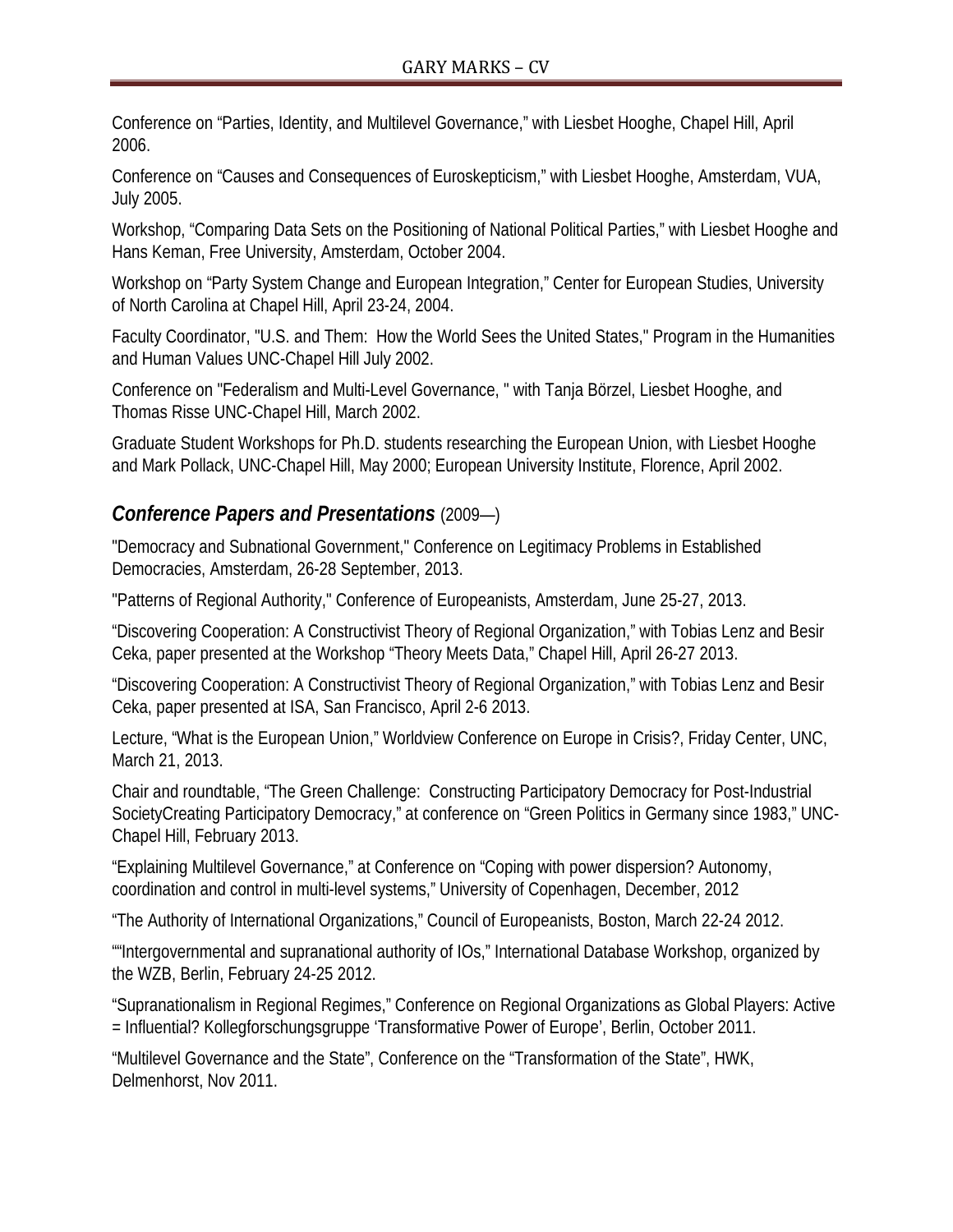"Assessing Left/Right and Europe after the Crisis," Poros Conference on the Euro-crisis, Poros, Greece, July 4-8, 2011.

"The Evolution of Sid Tarrow: Becoming a Transnational Scholar," prepared for Sid Tarrow's fest, June 2011.

"Beyond Federalism," paper presented at "The EU toward a federation?" Charles University, Prague, May 5-6, 2011.

"Multi-level Governance and its consequences: normative and theoretical perspectives," roundtable participant, biannial meeting of the European Union Studies Association, Boston, March 2011.

Chair, "Diffusion of Regional Integration: Competing Explanations," Conference on "Diffusion of Regional Integration," Research College, The Transformative Power of Europe, Freie Universität Berlin, December 2010.

"From Federalism To Multilevel Governance: Estimating And Explaining The Territorial Structure Of Government," APSA meeting, September 2010; discussant Festschrift panel for Professor Suzanne Berger.

"Conceiving and Estimating Issue Dimensionality," workshop on "Political Competition, Parties and Elections", Center for European Studies, University of North Carolina, April 2010.

"Author Meets Critics: *The Rise of Regional Authority: a comparative study of 42 democracies (1950-2006)* and "Author Meets Critics: Euro-Clash: The EU, European Identity, and the Future of Europe," Conference of Europeanists, Montreal, April 2010.

"Does Efficiency Shape the Territorial Structure of Government," and "Why the EU is the World's Most Important Experiment," EUSA conference, April 2009.

# *Invited Talks* (2009—)

"The EU in Comparative Perspective," London School of Economics, March 2014.

"Discovering Regional Cooperation," Goettingen, February 2014.

"Multilevel Governance in Europe and Beyond," Freie Universitaet Berlin, January, 2014.

"Europe in Crisis?" VUA-UVA ACCESS inaugural event "Europe in crisis – resilient Europe," Amsterdam, January, 2014.

"Discovering Regional Cooperation KFG-Berlin," October, 2013.

'The Authority of International Organizations,' Salamanca University, June 2012; VU University Amsterdam, June 2012, New York University, March 2012; Nuffield College, Oxford University, March 2012.

'Supranationalism in Regional Regimes,' University of Munich, December 14, 2011.

'Community and Scale: A Research Programme," informal jour fixe at the Kollegforschungsgruppe 'Transformative Power of Europe', December 5, 2011.

*Humboldtpreis Lecture* "Europe and its Empires: From Rome to the European Union," Freie Universitaet Berlin, October 19, 2011.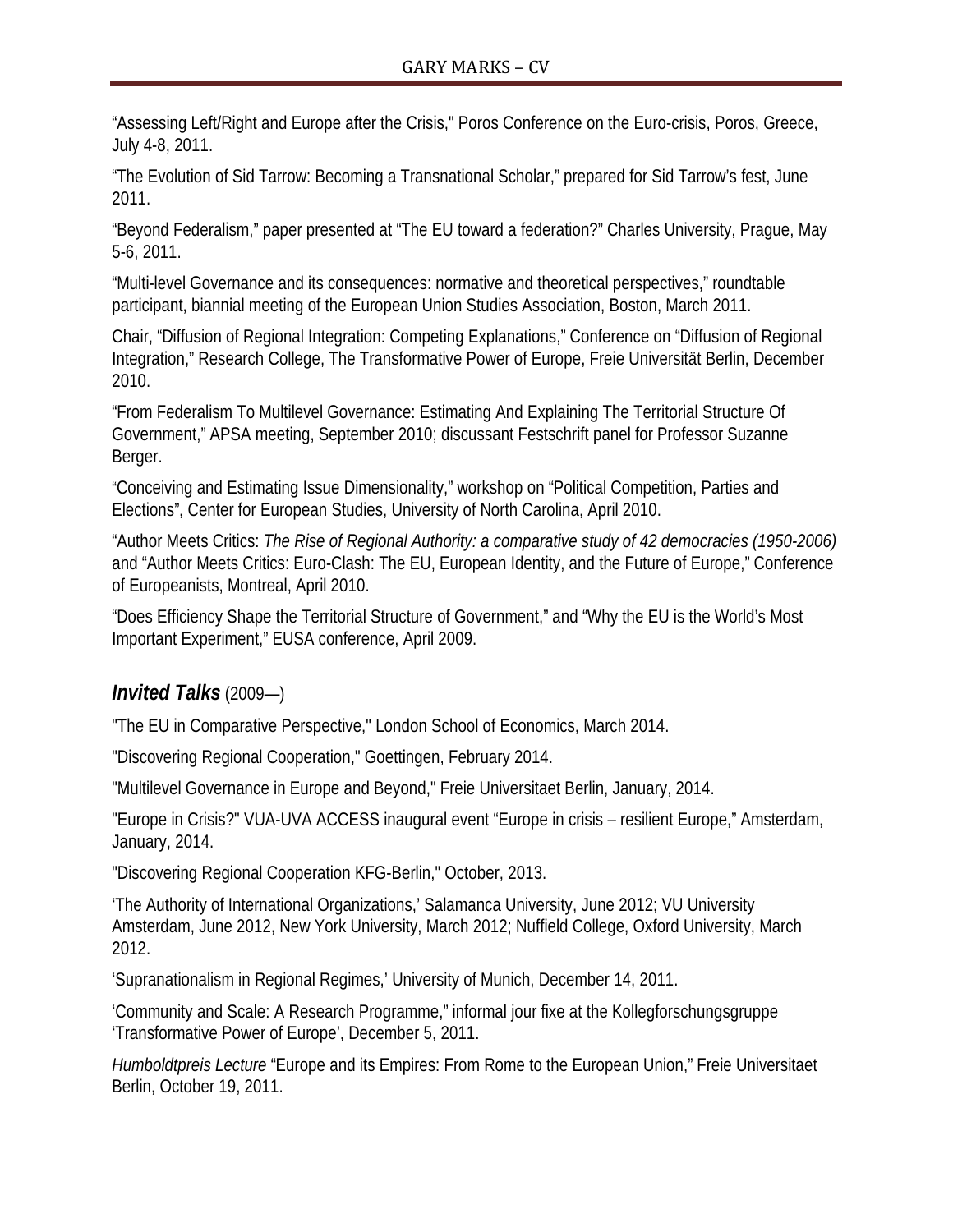"Community and Scale in the International Arena," lecture at the EHTZ, Zurich University, October 13, 2011.

"Europe and its Empires," talk given at the Department of Political Science, University of Toronto, September 16, 2011.

Opening Speech: "Europe and its Empires: From Rome to the European Union," conference on "The EU toward a federation?" organized at Charles University, Prague, May 5, 2011.

*Journal of Common Market Studies* Biannial lecture, "Europe and its Empires: From Rome to the European Union," European Union Studies Association meeting, Boston, March 3 2011.

Keynote: "Europe and its Empires: From Rome to the European Union," ECSA Young European Integration Researchers Interdisciplinary Conference, Berlin, February 2011.

"From Federalism To Multilevel Governance: Estimating And Explaining The Territorial Structure Of Government," Freie Universität Berlin, November 2010; Hertie School Berlin, December 2010.

Roundtable participant, "European identity, public discourse, and European politics," Stiftung Wissenschaft und Politik, Deutsches Institut für Internationale Politik und Sicherheit, November 2010.

"From Federalism To Multilevel Governance: Estimating And Explaining The Territorial Structure Of Government," European Studies Centre, University of Hannover, November 16, 2010.

"The Causes and Consequences of Multilevel Governance," Worldview, UNC-Chapel Hill, May 2010.

#### *Professional Service (2002—)*

Series Editor, Oxford University Press, "Transformations in Governance," 2013—

Team Leader, European Politics and Society, Amsterdam Center for Contemporary European Studies, 2013—

External Review for University Chair, Ludwig-Maximilians-Universität— München, 2012. European Research Grant review, 2011.

Chair Harrison Prize committee for best article published in 2008 in *Political Studies*.

External Review; Department of Public Administration, Leiden University, the Netherlands, 2008;

Series Editor, Rowman & Littlefield, "Governance in Europe," 1997— 2007;

External Review; Center for West European Studies, University of Washington, Seattle, 2005

Member, Scientific Advisory Board of the Mannheim Center for Social Research (MZES), University of Mannheim, 2005—2009;

Member, Scientific Advisory Board of the Institute for Advanced Studies, Vienna, Austria, 2004—2007; Member, "International A" Peer Review Panel, Woodrow Wilson International Center for Scholars, 2004;

Chair, Mattei Dogan Award selection committee for the best book published in the field of comparative research, 2004;

Chair, Selection Committee for Research Support Program of the German Marshall Fund of the United States, 2003; 2004;

Chair, Best Article in Comparative Politics Award, Comparative Politics Section of the American Political Science Association, 2003;

Member, Selection Committee for the Max Planck Institute for the Study of Societies Fellowships, 2002; 2003;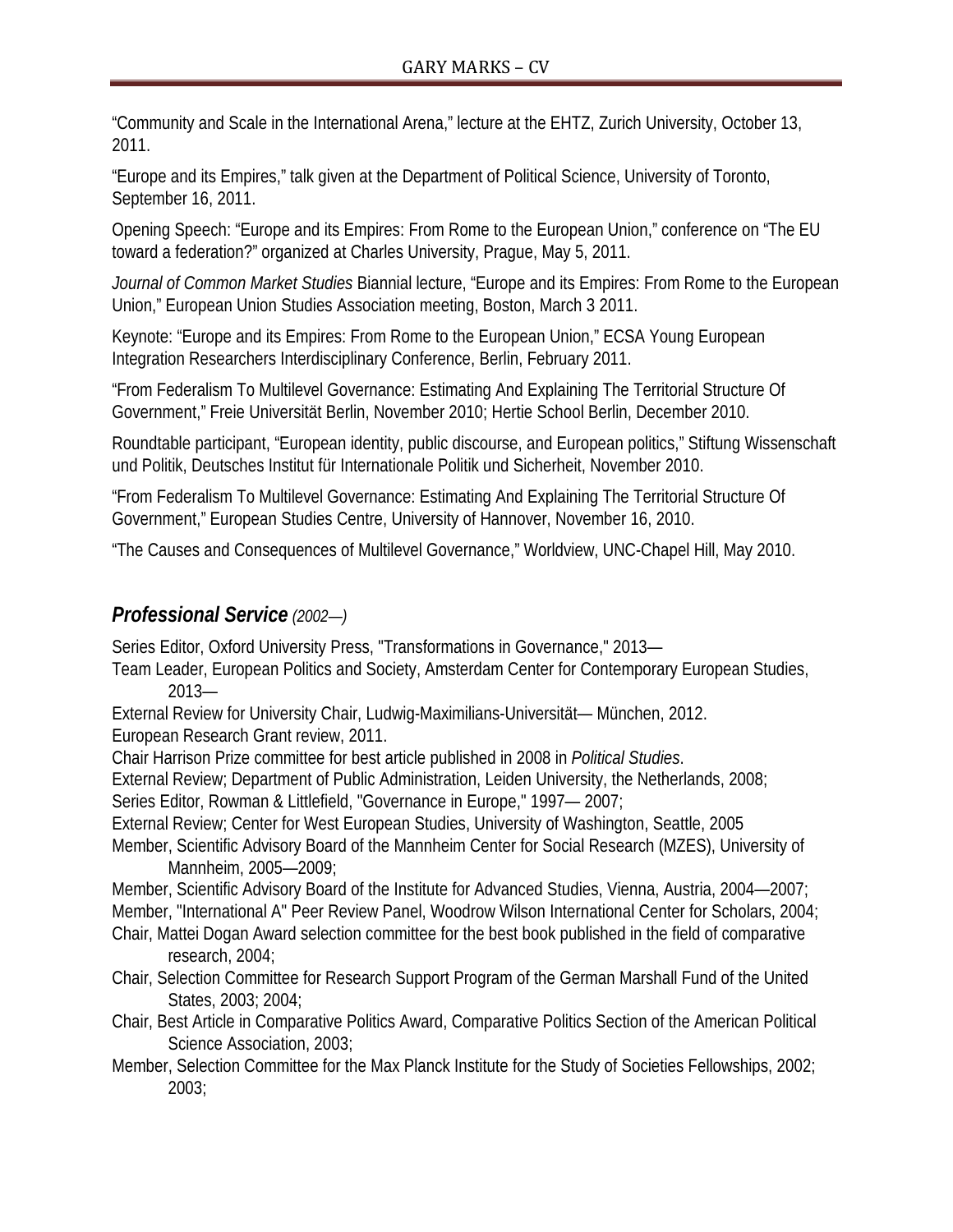#### *Tenure/Promotion reviews*

University of Amsterdam; University of Birmingham, England; Brandeis University; Brown University (thrice); University of California at Berkeley; University of California at San Diego; Cornell University (thrice); University of Essex; Free University Amsterdam; Georgia State University; Hamilton College; Harvard University; University of Houston; Indiana University at Bloomington; London School of Economics; New York University; North Carolina State University; Oklahoma State University; Princeton University; Princeton University; Rutgers, State University of New Jersey; University of Rochester; University of Sheffield; Stanford University; Temple University; Wake Forest University; Washington University, St. Louis; University of Wisconsin at Madison; Yale University.

#### *Journal Boards and Refereeing*

Series Editor: Oxford University Press book series on "Transformations in Governance" (2012—) (coeditors: Liesbet Hooghe and Walter Mattli)

Series Editor: Rowman & Littlefield, "Governance in Europe" (1997— 2007).

Member of the Editorial Boards of *Acta Politica* (2003—); *American Behavioral Scientist* (1994—); C*omparative European Politics* (2003—); *Comparative Political Studies* (2004—); *European Union Politics* (1999—); *Journal of Common Market Studies* (1999—); *Journal of Regional and Federal Studies* (1994—); *Publius* (2008—); *Territory, Politics, Governance* (*2013—*).

Manuscript articles reviewed (2000—):

*Acta Politica; American Journal of Political Science*; *American Political Science Review*; *American Sociological Review*; *British Journal of Political Science*; *Cambridge Journal of Economics; Comparative Political Studies*; *Comparative Politics*; *Electoral Studies; European Integration Online Papers*; *European Journal of Political Research; European Union Politics; International Organization; Journal of Common Market Studies*; *Journal of European Integration*; *Journal of European of Public Policy*; *Journal of Politics*; *Journal of Public Policy*; *Industrial Labor and Relations Review*; *Journal of Theoretical Politics*; *International Studies Quarterly*; *Nationalism and Ethnic Politics*; *Party Politics; Political Power and Social Theory*; *Political Research Quarterly; Public Administration Review*; *Publius*; *Regional and Federal Studies*; *Regional Politics and Policy*; *Regional Studies*; *Social Forces; Southeastern Political Review*; *Territory, Politics, Governance; Urban Affairs Review; West European Politics*; *Western Political Quarterly; World Politics;*

*Evaluator of Research Grant Applications*: European Research Council; Research Foundations/Councils for Belgium, Canada, European Union, Netherlands, United Kingdom, the United States; Leverhulme Trust.

#### *Book manuscript referee*:

Brookings Institution; Cambridge University Press; Cornell University Press; McGraw-Hill; University of Iowa Press; University of Michigan Press; University of Pittsburgh Press; New York University Press; Oxford University Press; Penn State Press; Princeton University Press; Rowman & Littlefield; Routledge; Sage Publications; Temple University Press; University of Toronto Press;